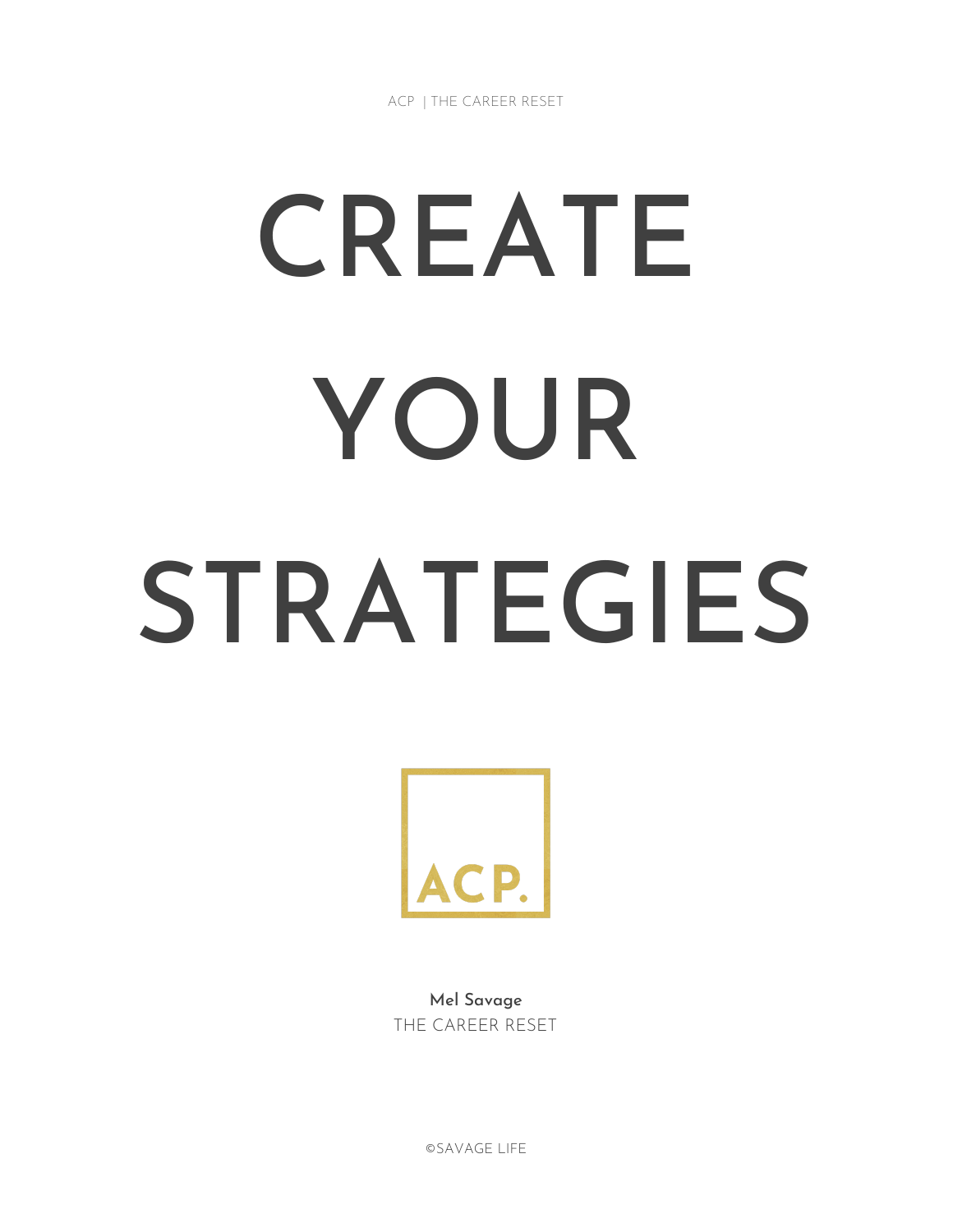## Empowering Strategies



You have your list of obstacles. Obstacles are essentially disempowering thoughts you have about circumstances. It's not the circumstances that get in your way. It's the disempowering thoughts that hold you back.

So now, you want to take all those disempowering thoughts and create empowering strategies. This is a great way of using our brain's tendency towards negative thinking to your advantage. And it's the easiest way of building an action plan.

In this workbook you're going to go through 4 easy steps to create the strategies you need to get you to your goal.

And just like the obstacle exercise, this list of strategies won't be definitive. You'll be adding and subtracting and reprioritizing strategies along the way. But it's a great place to start.

And that's all we need to do right now. Start.

Here are the 4 steps;

- 1) Turn the disempowering obstacle into an empowering strategy.
- 2) Identify the thought behind the empowering strategy
- 3) Brainstorm tactics for each strategy
- 4) Prioritize the tactics.

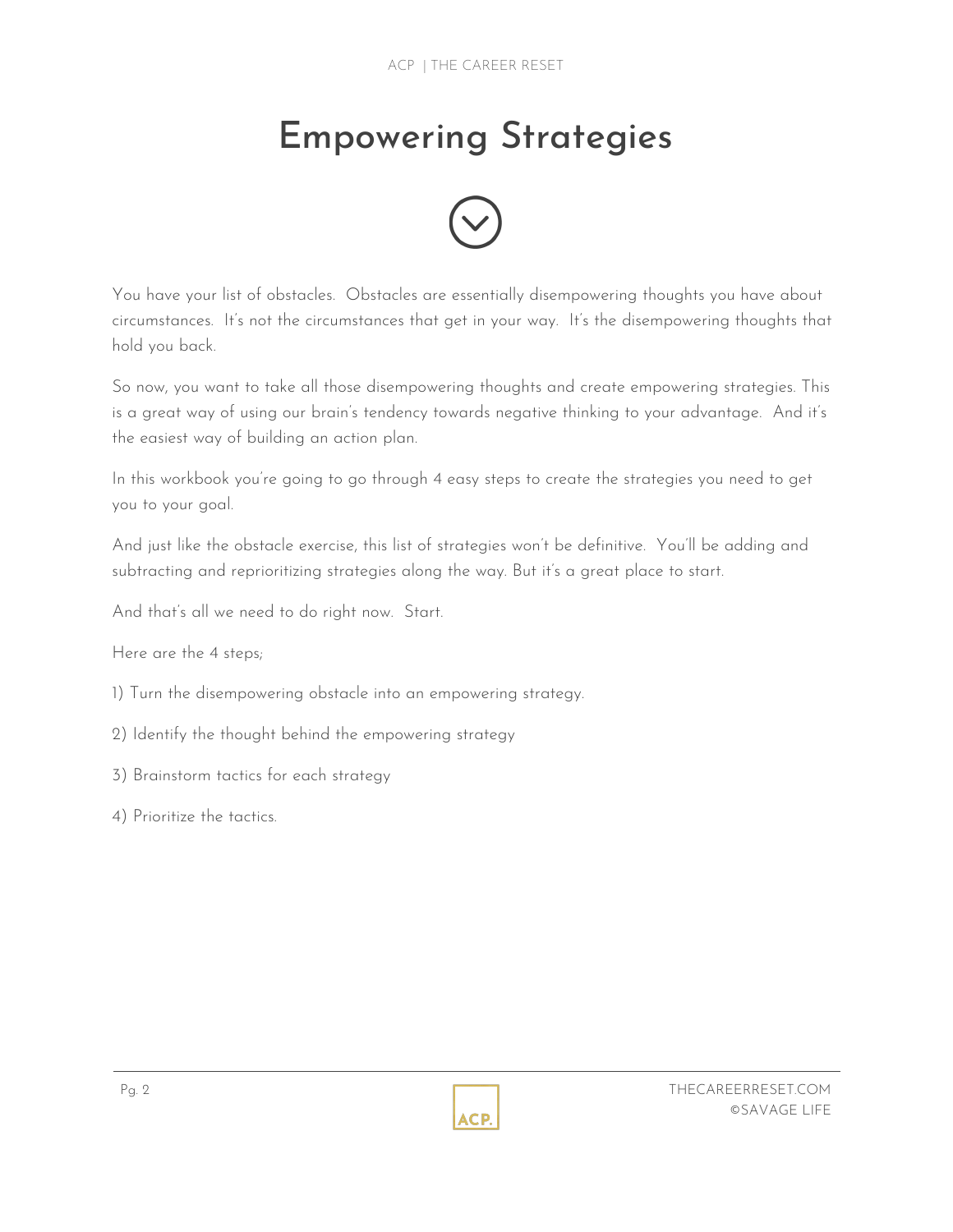#### STEP 1: TURN THE OBSTACLE INTO A STRATEGY

Transplant your obstacles into this chart. Turn those disempowering obstacles into an empowering strategy.

If you're not sure if your obstacle is disempowering, then ask yourself WHY you consider it an obstacle. You will find something disempowering behind the statement.

The question you want to answer when developing your strategy is WHAT DO YOU WANT TO DO?

| <b>DISEMPOWERING OBSTACLE</b>                         | <b>EMPOWERING STRATEGY</b>              |
|-------------------------------------------------------|-----------------------------------------|
| Eg:<br>I don't have a great relationship with my boss | Build a great relationship with my boss |
| I've never done "this" before                         | Learn how to do "it"                    |
|                                                       |                                         |
|                                                       |                                         |
|                                                       |                                         |
|                                                       |                                         |
|                                                       |                                         |
|                                                       |                                         |
|                                                       |                                         |
|                                                       |                                         |
|                                                       |                                         |
|                                                       |                                         |
|                                                       |                                         |
|                                                       |                                         |
|                                                       |                                         |
|                                                       |                                         |
|                                                       |                                         |
|                                                       |                                         |
| Pg. 3                                                 | THECAREERRESET.COM<br>©SAVAGE LIFE      |
|                                                       | ACP.                                    |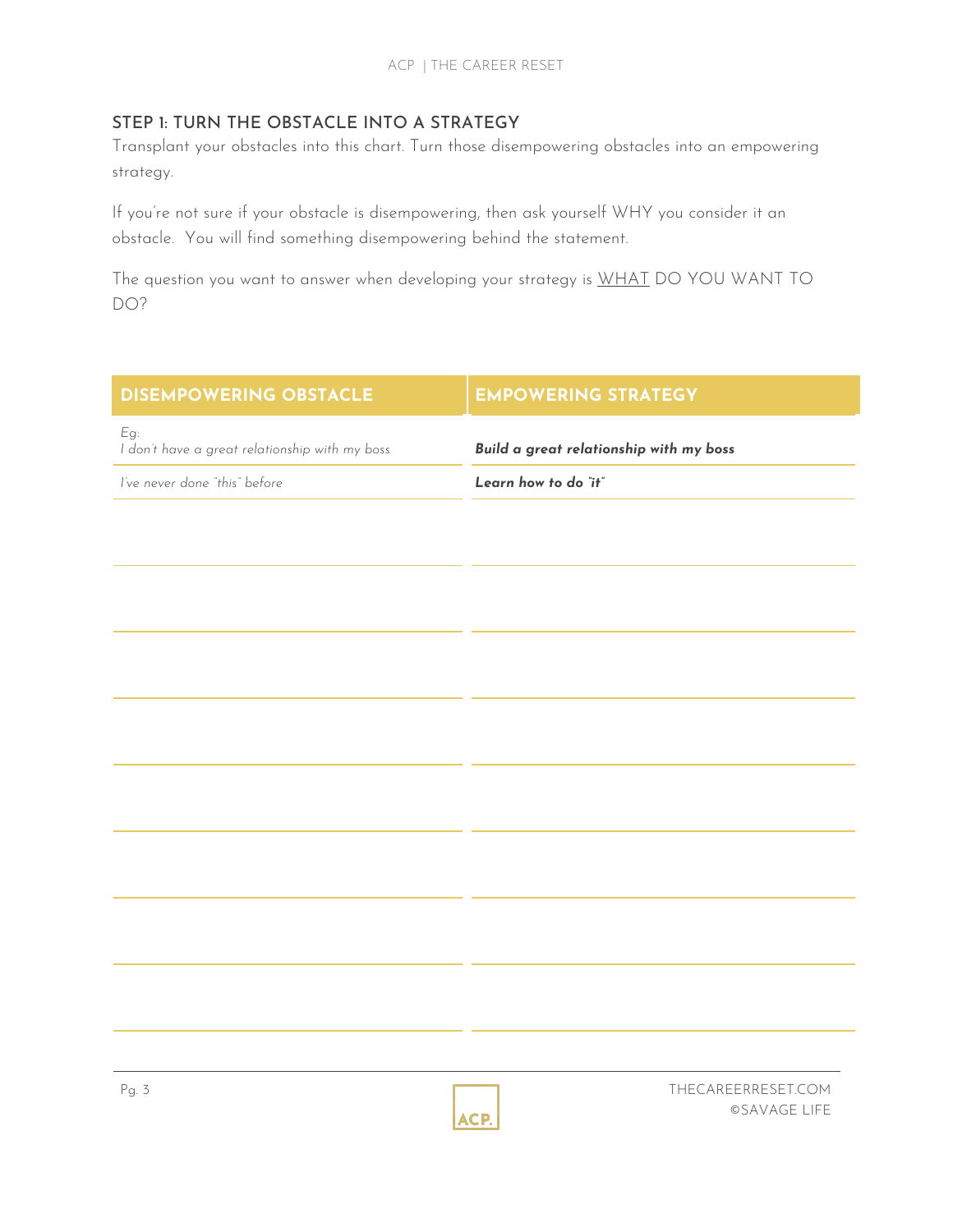### STEP 2: IDENTIFY THE THOUGHT BEHIND THE STRATEGY

What are some thoughts you need to think in order to be able to activate this strategy?

| <b>EMPOWERING STRATEGY</b>                        | <b>THE THOUGHT BEHIND THE STRATEGY</b>                                                                           |
|---------------------------------------------------|------------------------------------------------------------------------------------------------------------------|
| $Eg$ :<br>Build a great relationship with my boss | Every boss has something likeable about them<br>I want to work with my boss<br>I'm focused on what's working     |
| Learn how to do "it"                              | I can do anything I set my mind to<br>I can only grow if I risk failure<br>This is just the next step to my goal |
|                                                   |                                                                                                                  |

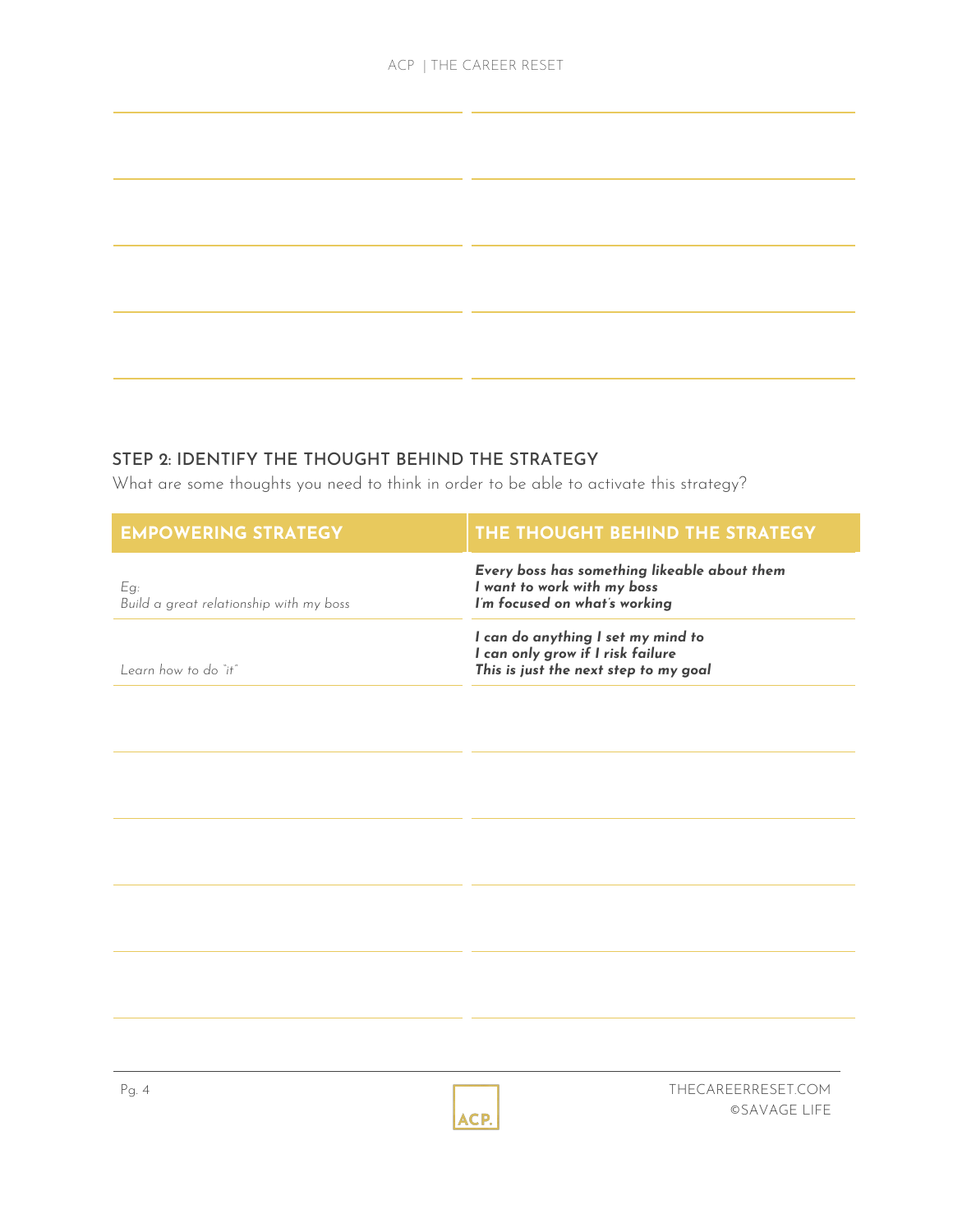#### STEP 3: BRAINSTORM TACTICS FOR EACH STRATEGY

Now brainstorm some ways to achieve the strategy by developing a list of tactics. Tactics are HOW questions… so HOW WILL I DO THIS? List all the ways you can think of. If you need more ideas, come to a group coaching session, book a private session or post in Ask A Coach.

| <b>STRATEGY</b>                          | <b>TACTICS</b>                                                           |  |
|------------------------------------------|--------------------------------------------------------------------------|--|
| Build a great relationship with my boss. | Take the Boss course in the Deep Dive section of this<br>program         |  |
|                                          | Make a list of the things I like about my boss                           |  |
|                                          | Have a level-setting meeting with my boss - throw out an<br>olive branch |  |
|                                          | See where my boss needs support                                          |  |
|                                          | Find ways to help my boss's results                                      |  |
|                                          | Change my mind about my boss                                             |  |
|                                          | Get coaching specifically on this relationship.                          |  |
|                                          |                                                                          |  |
|                                          |                                                                          |  |
|                                          |                                                                          |  |

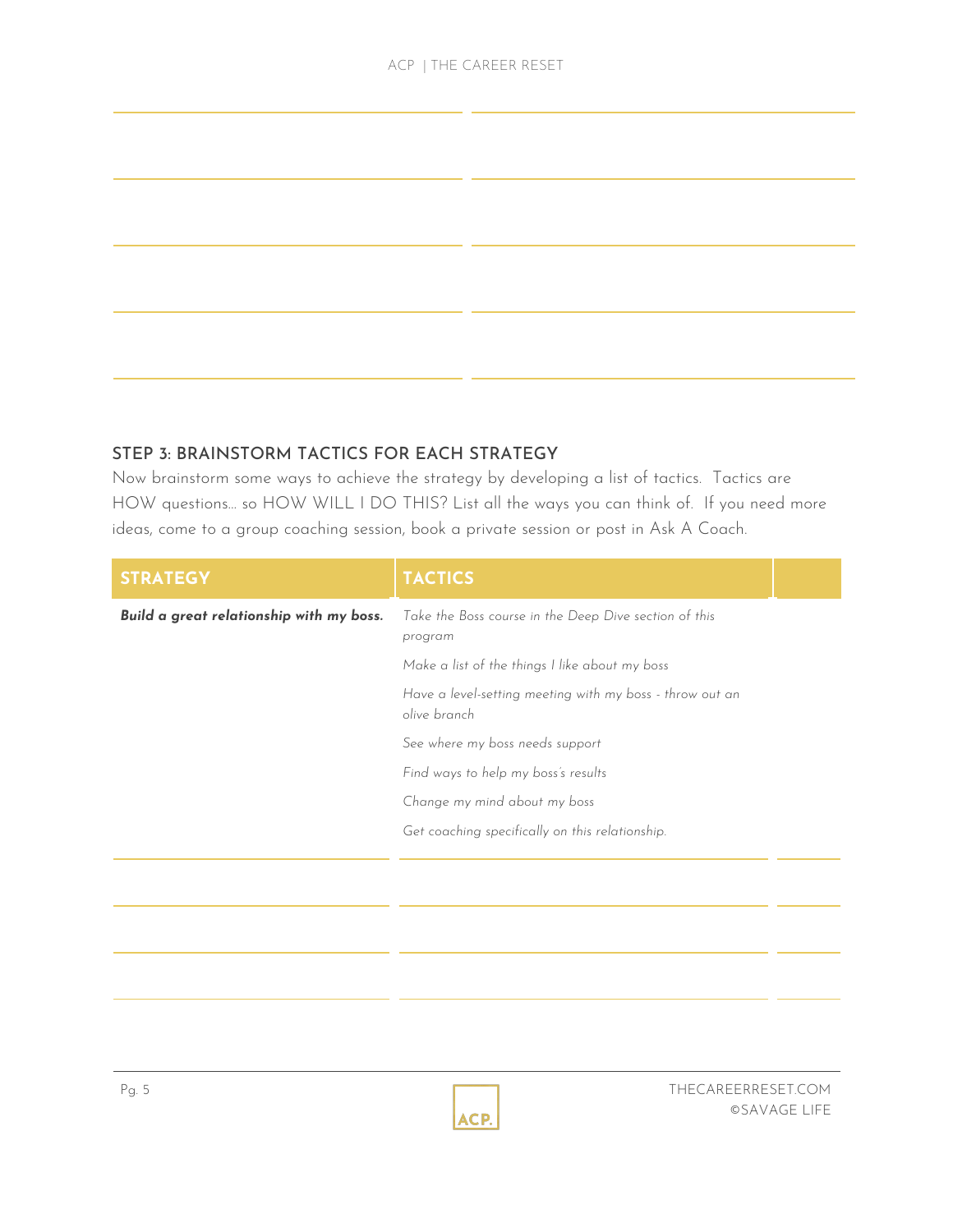|                                                                                                                       | $\sim$                                                |
|-----------------------------------------------------------------------------------------------------------------------|-------------------------------------------------------|
|                                                                                                                       |                                                       |
|                                                                                                                       |                                                       |
|                                                                                                                       | $\sim$                                                |
|                                                                                                                       |                                                       |
|                                                                                                                       |                                                       |
|                                                                                                                       |                                                       |
|                                                                                                                       |                                                       |
|                                                                                                                       |                                                       |
|                                                                                                                       |                                                       |
|                                                                                                                       |                                                       |
|                                                                                                                       |                                                       |
|                                                                                                                       |                                                       |
|                                                                                                                       |                                                       |
|                                                                                                                       |                                                       |
|                                                                                                                       |                                                       |
| <u> 1980 - Andrea Station Andrea Station (1980), actor (1980), actor (1980), actor (1980), actor (1980), actor (1</u> | - -                                                   |
|                                                                                                                       | $\overline{\phantom{a}}$ and $\overline{\phantom{a}}$ |
|                                                                                                                       |                                                       |
| and the contract of the contract of the contract of the contract of the contract of the contract of the contract of   | ___                                                   |
|                                                                                                                       | _______________                                       |
|                                                                                                                       |                                                       |

ACP | THE CAREER RESET